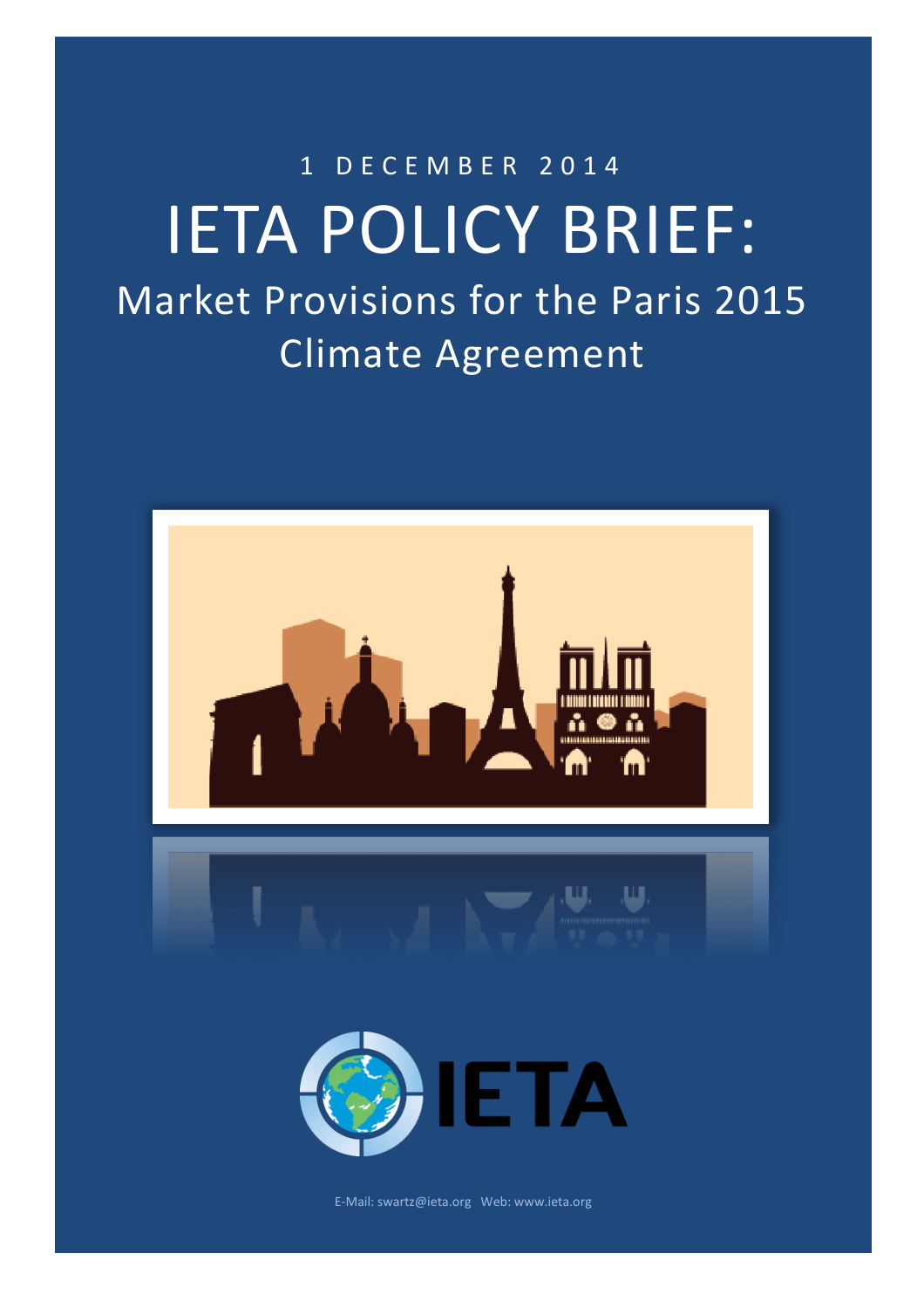

# **IETA Policy Brief: Market Provisions for the Paris 2015 Climate Agreement**

#### **Background**

The Paris Climate Agreement ("Agreement") will likely be a compact, foundational document, similar in length and scope to the UN Framework Convention on Climate Change (UNFCCC) or the Kyoto Protocol. There will not be much 'space' available in the document to provide detailed instructions and mandates on the use of market-based emission reduction policies. Instead, the operational details will likely be developed in UN Decisions.

The Paris Summit occurs at an interesting juncture: over 40 Parties have either implemented or are developing carbon-pricing policies at national or sub-national levels. In an ideal scenario, the Agreement would provide detailed guidance to those Parties (and others) on how their respective carbon pricing policies can be used in national contributions. Even better, it could include language that encourages Parties to cooperate with one another by linking their systems to enable transfers of emissions reductions between companies covered by their national programs. Transfers and linkages would produce better economic performance, helping ensure industrial competitiveness. Linkages can also enable greater net emissions reductions than if Parties attempt to achieve their targets individually.

Considering these factors, IETA conducted a thought-exercise, drawing on insights from research led by the Harvard Project on Climate Agreements. In 2014, IETA and several Parties considered the essential market provisions for the Paris Agreement. This process concluded that the **Agreement should include a unified international transfer system**, which Parties and private entities might use to trade emission units between jurisdictions. Parties would report units transferred or received as part of their national contributions. This structure would govern all trades of international units in a single authority, operating more smoothly and transparently than an "anything goes" model.

#### **Fundamental Design Considerations**

1

In order for Parties to achieve their goal of limiting global warming to 2°C, flexible marketbased arrangements will be needed to assure cost effectiveness and guard against severe economic disruptions in the future. While there is broad authority for cooperative action in the UNFCCC, it offers no specific compliance structure or elaboration of how Parties should develop, account for and report on cooperative actions. **The Paris Agreement must enable high-quality, reliable carbon markets to be available to promote emission reduction contributions that are cost-effective and ambitious**.

Established research<sup>1</sup> also shows that linkage of emissions trading and carbon-pricing policies will reduce long-term abatement costs and help build support for an international climate agreement. The Agreement should anticipate that national systems will evolve over time, and it should enable national mitigation pathways that utilize both emissions trading

 $<sup>1</sup>$  See Stavins and Ranson 'Post Durban Climate Policy Architecture Based on Linkage of Cap and Trade Systems"</sup> (2012[\) here.](http://www.hks.harvard.edu/fs/rstavins/Papers/Ranson%20&%20Stavins%20Linkage%20Paper%20for%20Chicago%20Journal%20of%20International%20Law.pdf)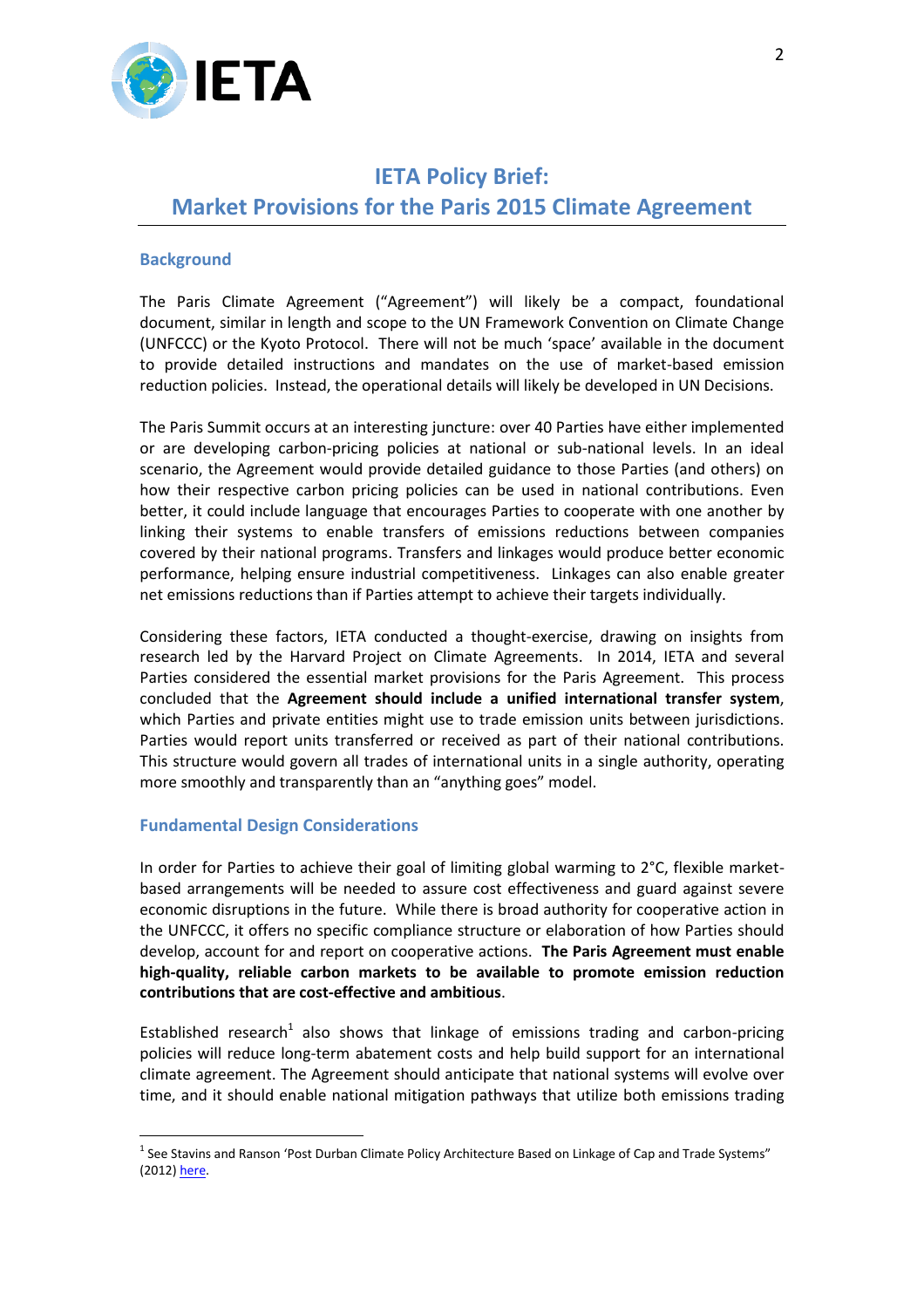

and project-based flexibility mechanisms<sup>2</sup>. To build confidence in national systems and to position them for easy linking in the future, it should advance a set of common infrastructure tools that will engender more harmonization amongst systems. Finally, the Agreement should provide incentives for early action – particularly in the pre-2020 period – to increase the likelihood of meeting the 2°C temperature objective.

#### **Key Elements**

1

Five key policy elements are necessary to support robust contributions from Parties interested in using market instruments. These elements are described below, followed by a "Straw Proposal" of texts for consideration by Parties in Appendixes 1 and 2.

- 1. A **unified international transfer system**, which Parties may use to transfer portions of their defined national contributions to one or more other Parties for compliance with the Agreement. This provision would support national systems that devolve emissions mitigation responsibility to private sector firms. This provision would govern all trades of international units in a single authority.
- 2. Transfers would be tracked in a reliable **international registry system**. This should include a centralized UN registry for use by interested Parties as well as an interconnection function for independent national or international registries. It should be made available for potential for use by both national and subnational institutions that may devolve mitigation responsibilities to private sector entities. It may also be useful to buttress this system with the existing international transaction log (ITL) or a comparable system, expanded to cover a wider range of units.
- 3. Total transfers and receipts would be **recorded in national reports** to the UNFCCC, which implies that robust reporting requirements should be elaborated. Standardized accounting and reporting provisions are essential to establish systemic integrity, including to safeguard against "double-counts" or "counterfeit" credits entering the transfer system.
- 4. A **unified project crediting mechanism** should draw together the array of crediting systems under negotiation in the CDM, JI, New Market Mechanism and REDD+ crediting systems. This mechanism should make high-quality project-based reductions broadly available for Parties' use in their national contributions. The Agreement should accelerate work on firm deadlines to produce detailed guidelines, modalities and procedures for this facility to assist in enabling early action.
- 5. **Market infrastructure should be made available** through the UNFCCC Secretariat in order for Parties to enhance their capability of participating in offset transfer mechanisms or emissions trading systems, including tools to enable, register and track international transfers. Operational details for these tools should be elaborated in future COP Decisions.

 $^{2}$  Small and medium-sized countries should be encouraged to make initial Contributions though a project-based mechanism, given that they may need additional time and capacity building before they are able to implement or participate in a national emissions trading systems (ETS). This provision of the Agreement could also support Parties who intend to use hybrid systems that involve emissions trading and project based crediting.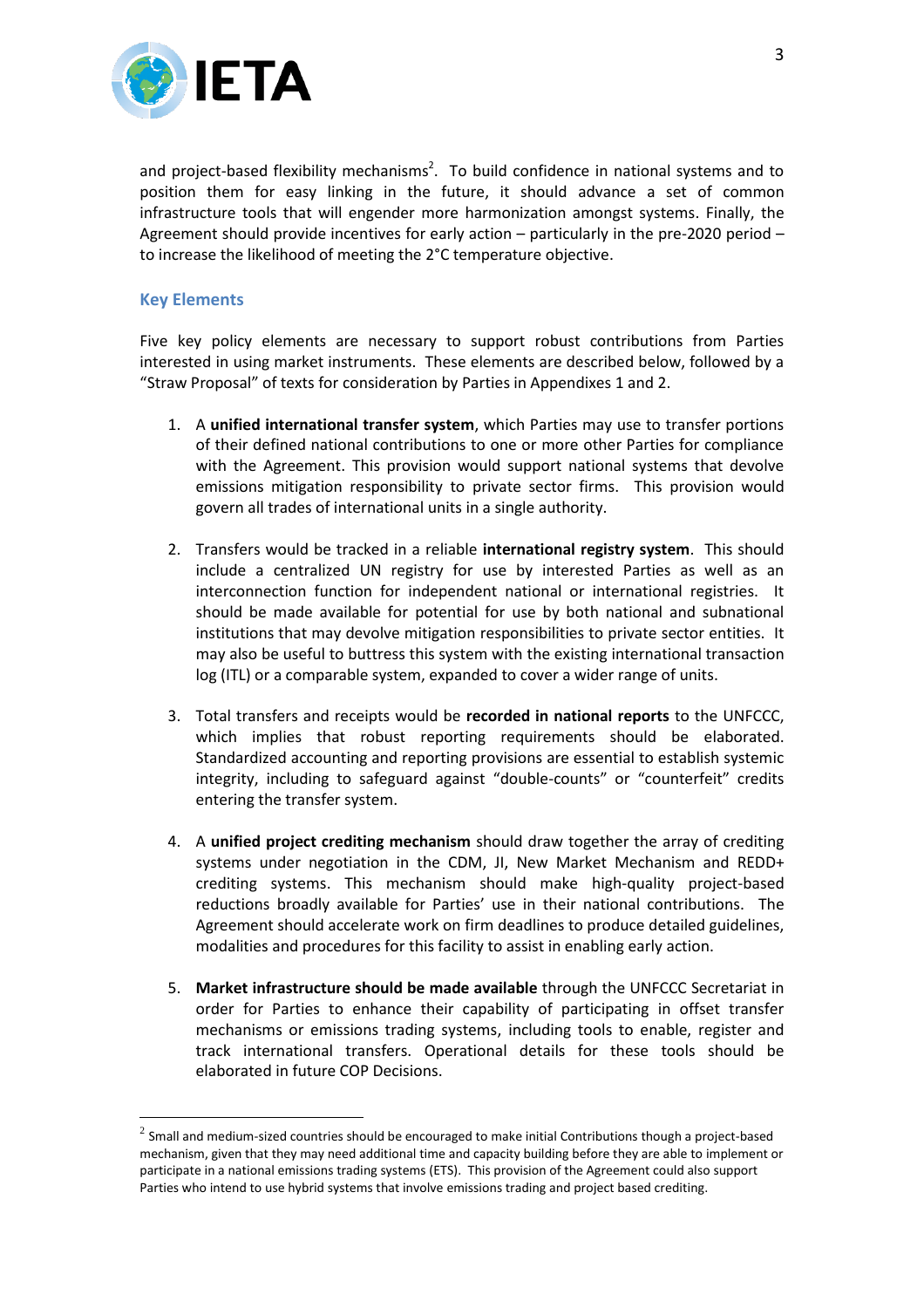

#### **Appendix 1**

# **IETA Straw Proposal: Market Provisions for the Paris Agreement**

#### **Preamble inserts**

- 1. Recalling Article 4 paragraph 2(A)(B) of the Convention that Parties may implement such policies and measures jointly with other Parties and may assist other Parties in contributing to the achievement of the objective of the Convention;
- 2. Urging Parties to utilize the benefits of interconnected systems, founded on quality standards and transparent accounting, to enable the scaling up of policies and measures to meet the magnitude of the climate challenge.

#### **Cooperation between Parties in realizing their Contributions**

- 1. Parties may voluntarily cooperate in achieving their mitigation contributions, which may improve cost effectiveness and bolster ambition.
- 2. A unified international transfer system is hereby established.
	- a. A Party, through public/and or private entities, may transfer portions of its defined national contribution to one or more other Parties through carbon units of its choice.
	- b. Transfers and receipts of units shall be accounted for and recorded in equivalent carbon reduction terms in the international transaction log, or equivalent system, to assure integrity.
	- c. Transfers and receipts shall be included in national reports as contributions delivered by the receiving Party and as transfers from the transferring Party.
- 3. The Conference of the Parties shall at its  $[22^{nd}]$  Session elaborate modalities and procedures for the operation of the unified international transfer system, including rules, modalities, measurement and verification standards, and reporting arrangements.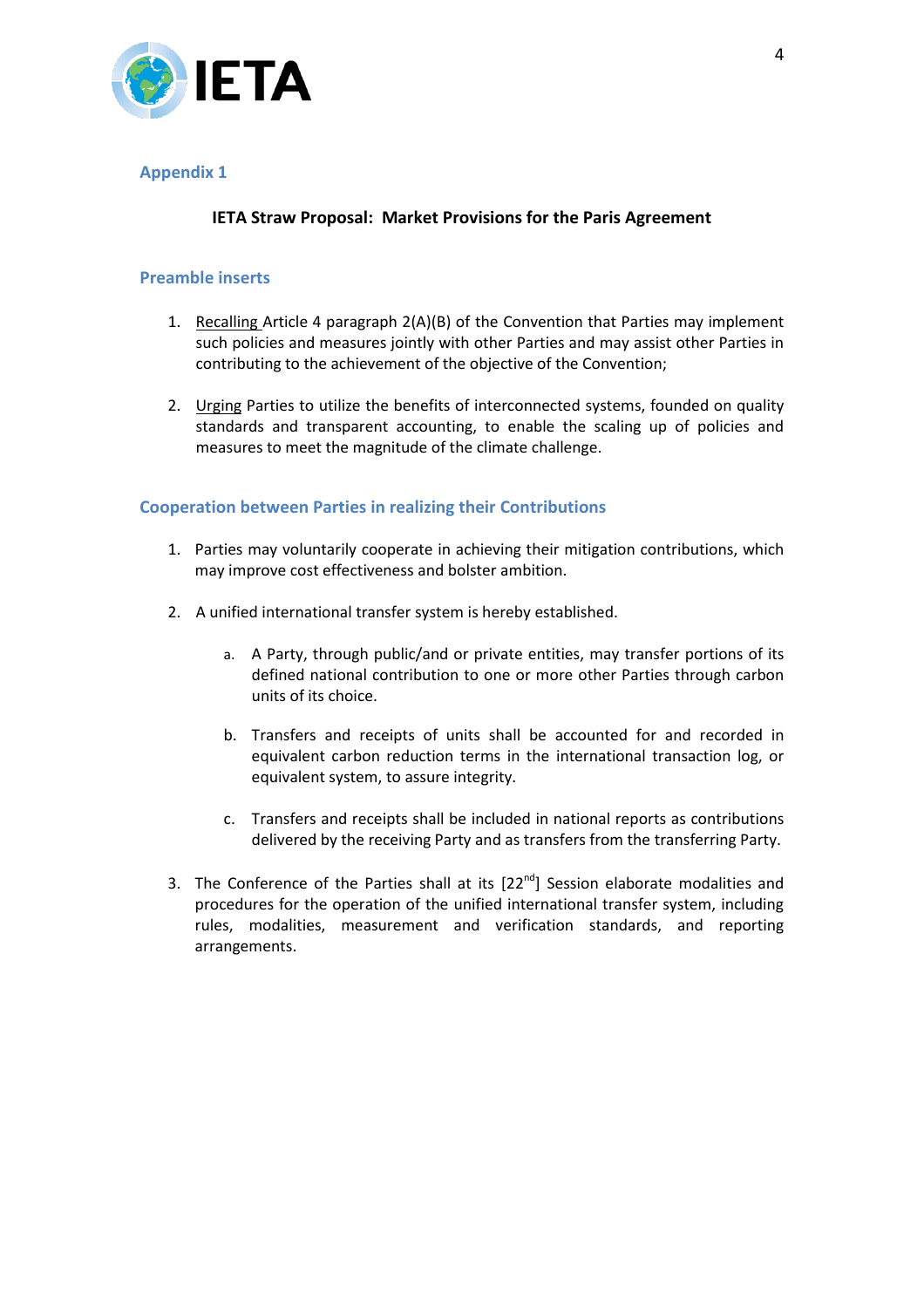

# **Appendix 2**

# **IETA Straw Proposal: Market Provisions for COP Decision**

# **I. Preamble inserts**

- 1. Encouraged by progress under the Kyoto Protocol of cooperative approaches to emissions mitigation, including through Joint Implementation, the Clean Development Mechanism and emissions trading;
- 2. Recognizing the economic benefits of greater cooperation in mitigation, as highlighted in IPCC's Reports.

#### **II. Unified International Flexibility Mechanisms**

- 1. A unified project-based flexibility mechanism, comprised of the Clean Development Mechanism and Joint Implementation, is hereby established.
	- a. The unified project-based flexibility mechanism will produce "international compliance units" (ICUs) acceptable for use by Parties in the unified transfer system.
	- b. The baselines and methodologies of the CDM and JI will be merged into a single set of technical standards for use in the unified project-based flexibility mechanism.
	- c. The process and governance for operating the unified project based flexibility mechanism will be agreed at the  $22<sup>nd</sup>$  Session of the Conference of the Parties.
- 2. A unified mechanism for Reduced Emissions from Forest Deforestation and Degradation (REDD-plus) is hereby established.
	- a. The unified mechanism for REDD-plus will issue "international REDD-plus units" (IRUs) that are available for use by parties in the unified international transfer mechanism.
	- b. The Conference of the Parties shall at its 22nd Session elaborate modalities and procedures for the operation of the unified REDD-plus mechanism.
- 3. Parties may use ICUs and IRUs according to [Section II of the Straw Proposal of the Market Provisions for the Paris Agreement]. In addition -
	- a. No ICU or IRU may be used for compliance by more than one Party.
	- b. Parties may use ICUs or IRUs on a unilateral basis for that Party's contribution, provided no other Party is reporting it for compliance.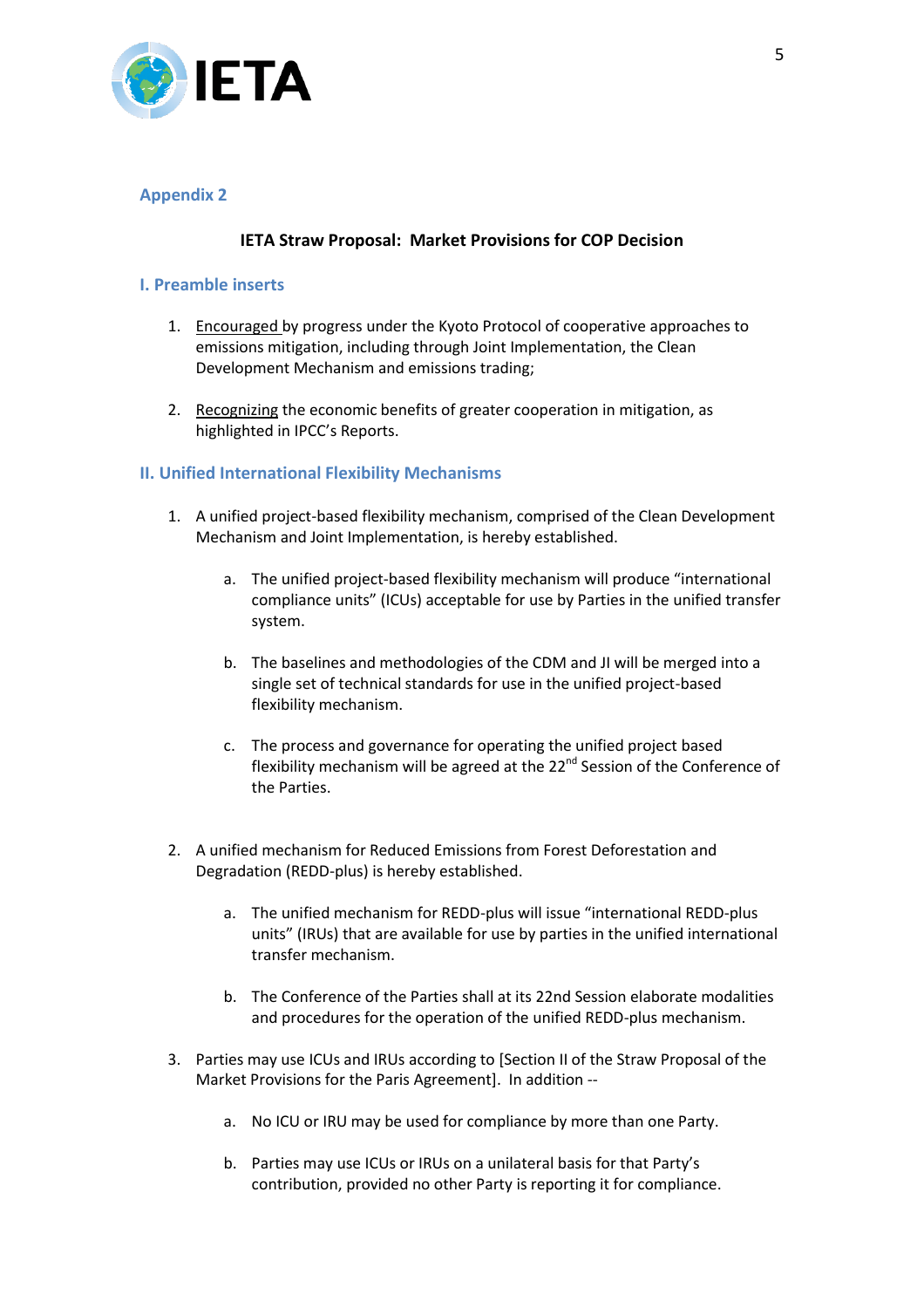

#### **Early Action**

1. Parties may use CERs, ERUs, ICUs, and IRUs as part of early contributions in the pre-2020 period, and such units may be banked for future use in national Contributions. Parties may devolve the ability to use or bank such units to private firms.

#### **Market Infrastructure**

- 1. Parties may access standardized components of market infrastructure made available through the UNFCCC Secretariat to implement emissions trading systems.
- 2. Standardized components of market infrastructure for emissions trading systems shall include
	- a. Monitoring and verification protocols for key sectors;
	- b. Standardized emission performance benchmarks for key sectors;
	- c. Standardized issuance procedures;
	- d. A unified international registry;
	- e. An issuance system for use in allocating units and/or establishing ownership of emission reduction units;
	- f. A standardized reporting template for transfers and receipts; and
	- g. An accreditation system for independent verifiers.
- 3. At a Party's request, the UNFCCC shall convene an expert panel to review its proposed use of the market infrastructure for emissions trading systems or similar carbon pricing policy. The panel shall provide a Market Structure Report indicating how the use of the components compares to use of similar components by other Parties.
- 4. At its 22nd session, the Conference of the Parties shall approve a Work Plan for the completion by 2017 of the listed standardized components of market infrastructure.

----------------------------------------------------------------------------------------------------------------- For more information, or to receive additional information from IETA on these policy areas, please contact Jeff Swartz, Director, International Policy: [swartz@ieta.org](mailto:swartz@ieta.org)

#### **IETA - Climate Challenges, Market Solutions**

24, Rue Merle d'Aubigné Geneva, 1207, Switzerland Tel: +41 (22) 737 0500

Boite 27 Rue de la Loi 235 Brussels, 1040, Belgium Tel: +32 (0)22 30 11 60 Reg. 0889.072.702

20 F St NW Suite 700 Washington DC 20001 United States Tel: +1 202 507 6279

3 rd Floor, 350 Adelaide Street West, Toronto, Ontario M5V 1R8, Canada Tel. +1 (647) 727 4960